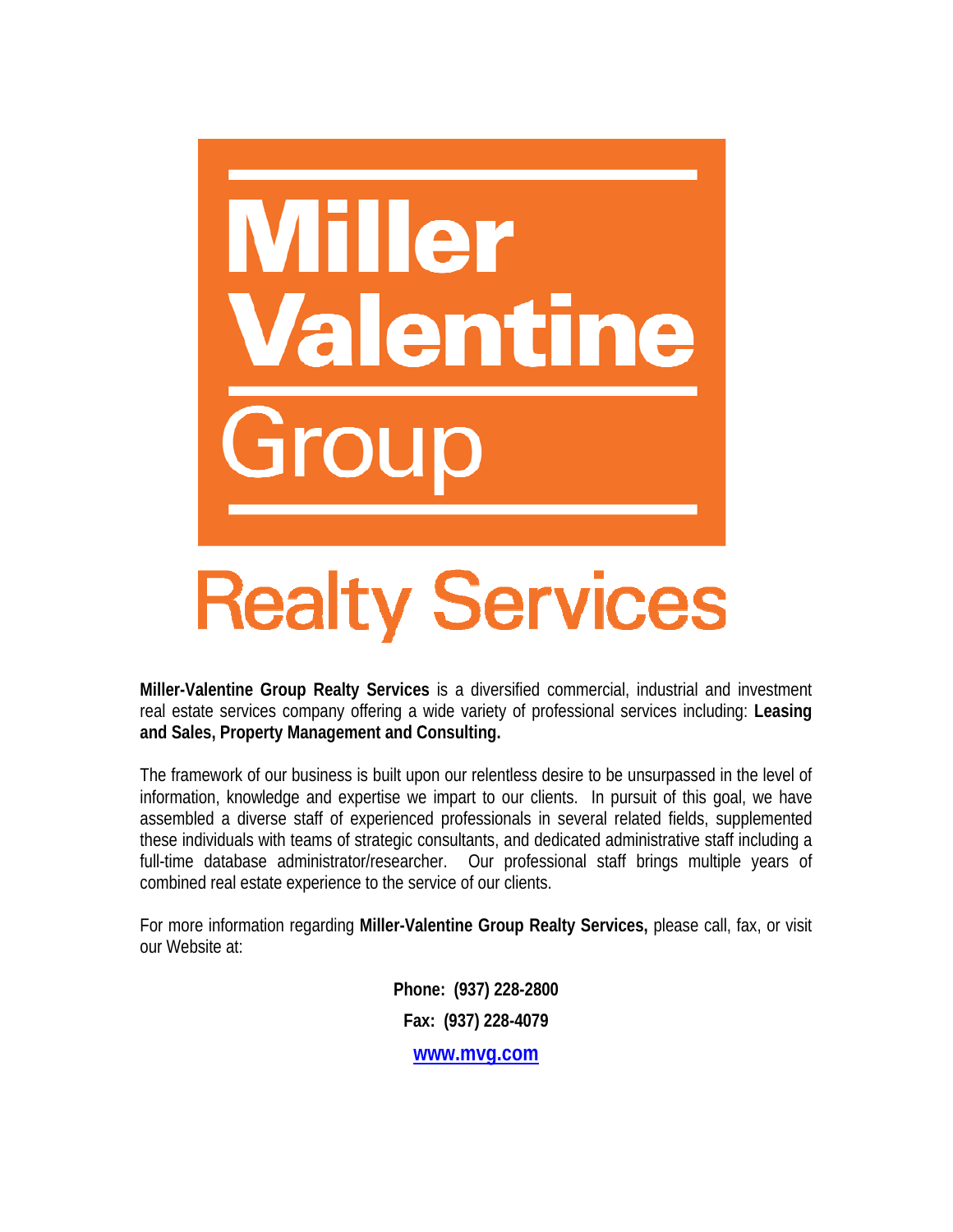

# **2014 DAYTON REGIONAL RETAIL MARKET STUDY**

 **Miller-Valentine Group Realty Services** 2014 Dayton Regional Retail Market Study is a comprehensive survey designed to capture the current conditions and developing trends regarding retail space within the Dayton region. The properties assessed for this survey are those deemed to most accurately reflect the region's retail market.

**\_\_\_\_\_\_\_\_\_\_\_\_\_\_\_\_\_\_\_\_\_\_\_\_\_\_\_\_\_\_\_\_\_\_\_\_\_\_\_\_\_\_\_\_\_\_\_\_\_\_\_\_\_\_\_\_\_\_\_\_\_\_\_\_\_\_\_\_\_\_\_\_\_\_\_\_\_\_\_\_\_\_\_\_\_\_\_\_\_\_\_\_\_**

We sampled 268 retail facilities for this survey. These properties are divided into nine distinct sub-markets identified as: Dayton East; Dayton North; Dayton South; Dayton West; Springfield; Upper Valley; Xenia; Franklin-Springboro; Lebanon-Middletown. The chart below illustrates the number of retail centers surveyed within each sub-market.



A grand total of 25,056,974 square feet of retail space within the Dayton Regional Market was surveyed. **Miller-Valentine Group Realty Services** determined that 3,845,930 square feet, or 15.35% of the grand total, was reported to be vacant. Accordingly, those properties included in the 2014 survey demonstrate a negative absorption within the regional market of (209,441) square feet. The 2014 results are summarized in the following grid.

|                            |     | 2014       | 2014      | 2014   | 2013-2014  | <b>Rental Rate Range</b>     | Expense/Sq. Ft.                     |
|----------------------------|-----|------------|-----------|--------|------------|------------------------------|-------------------------------------|
|                            | #   | <b>GFA</b> | Vac. s.f. | Vac. % | Absorb.    | All Space                    |                                     |
| Dayton East Market         | 45  | 5.383.256  | 449.741   | 8.35%  | (18, 675)  | \$120.00<br>\$2.00           | \$20.00<br>\$1.00<br>$\sim 10^{-1}$ |
| Dayton North Market        | 45  | 3.645.252  | 668.415   | 18.34% | 61.141     | \$3.00<br>\$25.00<br>$\sim$  | $$1.00 -$<br>\$5.50                 |
| Dayton South Market        | 98  | 7.676.219  | 1.147.541 | 14.95% | (45, 670)  | \$3.00<br>\$75.00<br>$\sim$  | $$0.50 -$<br>\$25.00                |
| Dayton West Market         | 5   | 385.758    | 80,800    | 20.95% | (17, 800)  | \$2.00<br>\$14.00<br>$\sim$  | $$1.50 -$<br>\$2.85                 |
| Springfield Market         | 24  | 2.702.382  | 326.332   | 12.08% | (26, 722)  | \$17.00<br>\$2.00<br>$\sim$  | $$1.00 -$<br>\$4.88                 |
| <b>Upper Valley Market</b> | 22  | 2.634.269  | 448.943   | 17.04% | 2.909      | \$4.00<br>\$35.00<br>$\sim$  | $$1.25 -$<br>\$9.00                 |
| Xenia Market               | 5   | 548.262    | 139.285   | 25.40% | (69, 200)  | \$6.00<br>\$14.50<br>$\sim$  | $$3.00 -$<br>\$3.83                 |
| Franklin-Springboro Market |     | 457.509    | 57.309    | 12.53% | 3.968      | \$3.25<br>\$13.21<br>$\sim$  | $$1.25 -$<br>\$4.00                 |
| Lebanon-Middletown Market  | 17  | 1.624.067  | 527.564   | 32.48% | (99, 392)  | \$2.10<br>\$24.00<br>$\sim$  | $$1.50 -$<br>\$5.00                 |
| Regional Market            | 268 | 25.056.974 | 3.845.930 | 15.35% | (209, 441) | \$120.00<br>\$2.00           | $$0.50 -$<br>\$25.00                |
| Davton Area Market         | 193 | 17.090.485 | 2.346.497 | 13.73% | (21,004)   | \$2.00<br>\$120.00<br>$\sim$ | \$0.50<br>\$25.00                   |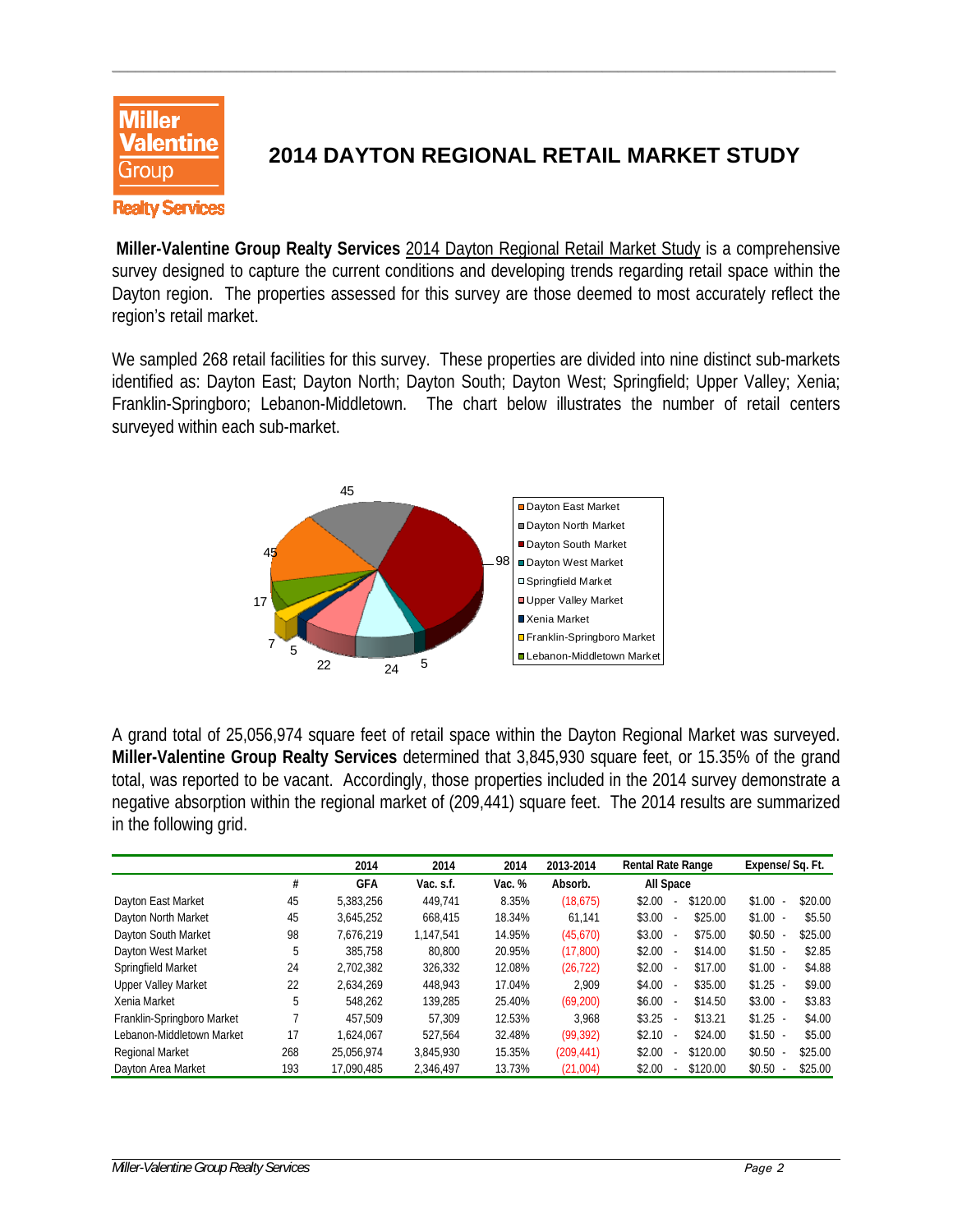

**\_\_\_\_\_\_\_\_\_\_\_\_\_\_\_\_\_\_\_\_\_\_\_\_\_\_\_\_\_\_\_\_\_\_\_\_\_\_\_\_\_\_\_\_\_\_\_\_\_\_\_\_\_\_\_\_\_\_\_\_\_\_\_\_\_\_\_\_\_\_\_\_\_\_\_\_\_\_\_\_\_\_\_\_\_\_\_\_\_\_\_\_\_**

The following chart illustrates the vacancy and absorption trends for both the Regional and immediate Dayton Area Markets. The trend in 2014 for both the Dayton Area and Dayton Regional markets reflect an increase in vacancy rates and, correspondingly, available space. A summary of these trends, from 2009– 2014 is shown below.

|                    | 2014 2013-2014 |                                                                                             | 2013 2012-2013 |  | 2012 2011-2012 |                                                                        | 2011 2010-2011 |  | 2010 2009-2010 |                             | 2009 2008-2009 |         |
|--------------------|----------------|---------------------------------------------------------------------------------------------|----------------|--|----------------|------------------------------------------------------------------------|----------------|--|----------------|-----------------------------|----------------|---------|
|                    | Vac. %         | Absorb.                                                                                     | Vac. %         |  |                | Absorb. Vac.% Absorb. Vac.%                                            |                |  |                | Absorb. Vac.% Absorb. Vac.% |                | Absorb. |
| Dayton Area Market |                | 13.73% (21,004) 12.69% 27,712 13.00% 338,417 14.98% 92,378 16.33% (51,940) 16.28% (406,290) |                |  |                |                                                                        |                |  |                |                             |                |         |
| Regional Market    |                | 15.35% (209,441) 13.85%                                                                     |                |  |                | 165,808 14.59% 272,393 15.58% 125,096 16.60% (93,453) 16.33% (554,153) |                |  |                |                             |                |         |

This data demonstrates a strengthening of both the area and regional retail markets.

**Miller-Valentine Group Realty Services** surveyed 193 retail properties in the Dayton Area Market. This market is divided into sub-markets of East, North, South, and West. A total of 17,090,485 square feet of retail space was surveyed within these sub-markets. This review found that 2,346,497 square feet, or 13.73% of the total, was reported to be vacant. That result represents an increase in the vacancy from 2013, when a 12.69% retail vacancy rate was reported. This activity is summarized, along with historical trend data, in the summary below.

|                     |        | 2014 2013-2014 |        | 2013 2012-2013     |                  | 2012 2011-2012 |        | 2011 2010-2011 |        | 2010 2009-2010 |        | 2009 2008-2009 |
|---------------------|--------|----------------|--------|--------------------|------------------|----------------|--------|----------------|--------|----------------|--------|----------------|
|                     | Vac. % | Absorb.        | Vac. % | Absorb.            | Vac. %           | Absorb.        | Vac. % | Absorb.        | Vac. % | Absorb.        | Vac. % | Absorb.        |
| Dayton East Market  | 8.35%  | (18.675)       | 8.01%  |                    | 55.515 8.99%     | 146.353        | 11.71% | 195.691        | 15.38% | 64.645         | 17.70% | (247, 252)     |
| Dayton North Market | 18.34% | 61.141         | 21.81% | $(80, 567)$ 20.17% |                  | 122.315        | 22.89% | (5.206)        | 22.92% | (55.477)       | 21.65% | 49,786         |
| Dayton South Market | 14.95% | (45.670)       | 11.22% |                    | 56,314 11.92%    | 44.199         | 12.38% | (104.907)      | 12.88% | (37.088)       | 12.09% | (168, 424)     |
| Dayton West Market  | 20.95% | (17,800)       | 16.33% |                    | $(3,550)$ 15.41% | 25.550         | 22.03% | 6.800          | 23.80% | (24.020)       | 17.57% | (40, 400)      |
| Dayton Area Market  | 13.73% | (21,004)       | 12.69% |                    | 27.712 13.00%    | 338.417        | 14.98% | 92.378         | 16.33% | (51, 940)      | 16.28% | (406, 290)     |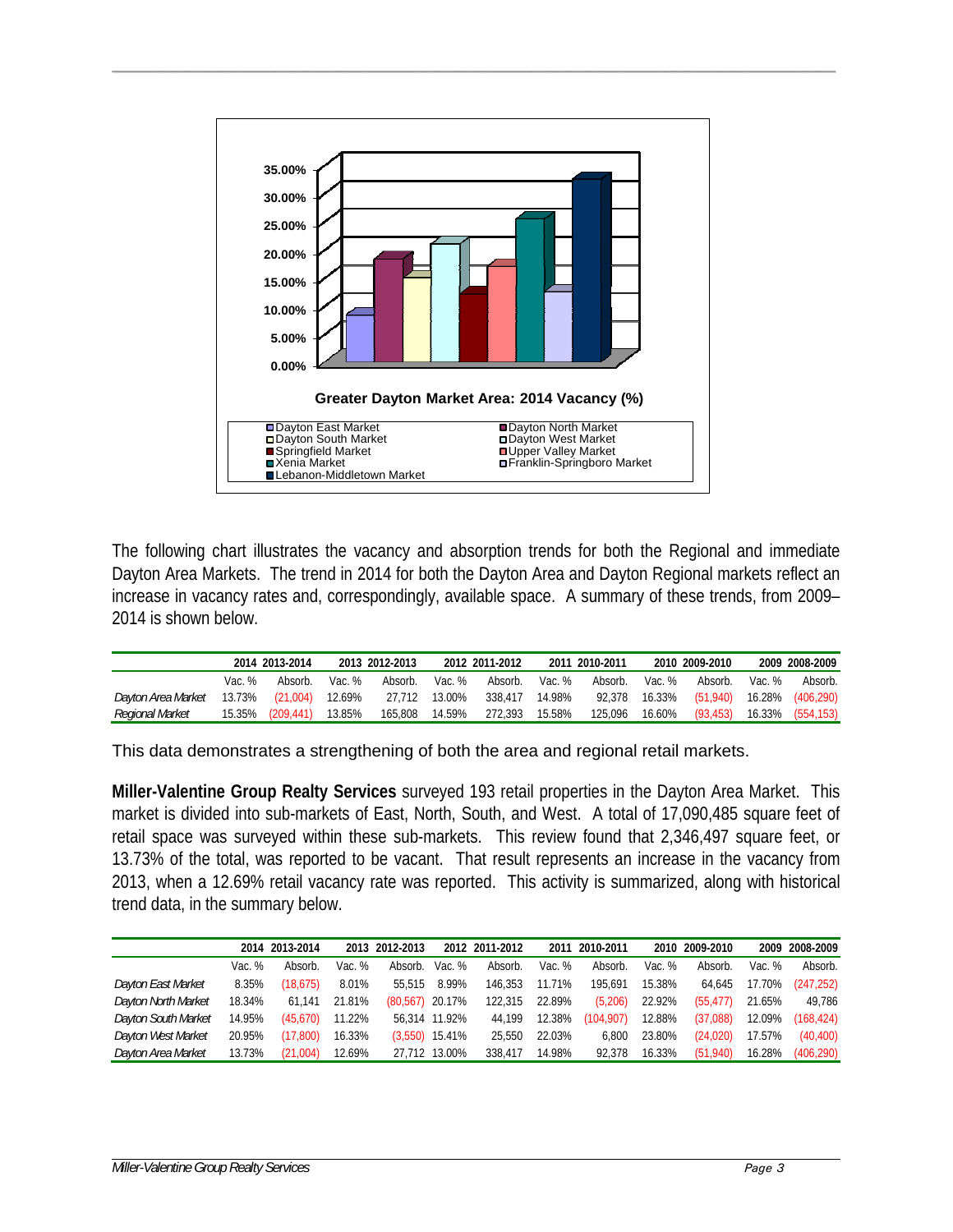**Miller-Valentine Group Realty Services** analyzed each sub-group within the survey area. The most significant change is identified within the Dayton: South sub-market. This market reflects a negative trend with an increase in vacancy, resulting from negative space absorption. The remaining markets demonstrated lesser variation from the previous year's performance. The historical trend activity for each sub-market is illustrated below. A brief summary of the specific sub-market activity is on the following page.

**\_\_\_\_\_\_\_\_\_\_\_\_\_\_\_\_\_\_\_\_\_\_\_\_\_\_\_\_\_\_\_\_\_\_\_\_\_\_\_\_\_\_\_\_\_\_\_\_\_\_\_\_\_\_\_\_\_\_\_\_\_\_\_\_\_\_\_\_\_\_\_\_\_\_\_\_\_\_\_\_\_\_\_\_\_\_\_\_\_\_\_\_\_**

|                                  | 2014 2013-2014 |            | 2013 2012-2013 |          | 2011-2012<br>2012 |            | 2011   | 2010-2011 |        | 2010 2009-2010 |        | 2008-2009  |
|----------------------------------|----------------|------------|----------------|----------|-------------------|------------|--------|-----------|--------|----------------|--------|------------|
|                                  | Vac. %         | Absorb.    | Vac. %         | Absorb.  | Vac. %            | Absorb.    | Vac. % | Absorb.   | Vac. % | Absorb.        | Vac. % | Absorb.    |
| Dayton East Market               | 8.35%          | (18, 675)  | 8.01%          | 55.515   | 8.99%             | 146.353    | 11.71% | 195.691   | 15.38% | 64.645         | 17.70% | (247, 252) |
| Dayton North Market              | 18.34%         | 61.141     | 21.81%         | (80.567) | 20.17%            | 122.315    | 22.89% | (5.206)   | 22.92% | (55.477)       | 21.65% | 49,786     |
| Dayton South Market              | 14.95%         | (45.670)   | 11.22%         | 56.314   | 11.92%            | 44.199     | 12.38% | (104.907) | 12.88% | (37.088)       | 12.09% | (168, 424) |
| Dayton West Market               | 20.95%         | (17.800)   | 16.33%         | (3,550)  | 15.41%            | 25.550     | 22.03% | 6.800     | 23.80% | (24.020)       | 17.57% | (40, 400)  |
| Springfield Market               | 12.08%         | (26, 722)  | 10.73%         | 6.487    | 10.96%            | 60.777     | 12.54% | (70.257)  | 10.13% | 39.185         | 11.48% | 48,556     |
| <b>Upper Valley Market</b>       | 17.04%         | 2.909      | 17.15%         | 55.451   | 19.26%            | (16, 154)  | 18.65% | (53, 208) | 16.23% | (16.949)       | 15.58% | 32,119     |
| Xenia Market                     | 25.40%         | (69,200)   | 12.78%         | (19,886) | 9.16%             | 98.540     | 27.13% | 2.170     | 27.52% | 915            | 27.69% | (126, 559) |
| Franklin-Springboro Market       | 12.53%         | 3.968      | 13.39%         | 582      | 13.52%            | 2.854      | 14.14% | (13.192)  | 11.26% | 1.550          | 11.60% | 48,229     |
| Lebanon-Middletown Market 32.48% |                | (99, 392)  | 26.36%         |          | 95.462 32.24%     | (212, 041) | 19.19% | 167.205   | 29.66% | (66.214)       | 23.63% | (150, 208) |
| Regional Market                  | 15.35%         | (209, 441) | 13.85%         | 165.808  | 14.59%            | 272.393    | 15.58% | 125.096   | 16.60% | (93.453)       | 16.33% | (554, 153) |

## **Dayton East**

Within the *Dayton East* market, a total of (45) facilities were surveyed. This market accounts for a total of 5,383,256 square feet of space, of which 449,741 square feet, or 8.35%, was reported to be vacant. Overall, quoted annual lease rates range from \$2.00 to \$120.00 per square foot. Expense reimbursements ranged from \$1.00/sq.ft. to \$20.00/sq.ft.

#### **Dayton North**

Within the *Dayton North* market, a total of (45) facilities were surveyed. This market accounts for a total of 3,645,252 square feet of space, of which 668,415 square feet, or 18.34%, was reported to be vacant. Overall, quoted annual lease rates range from \$3.00 to \$25.00 per square foot. Expense reimbursements ranged from \$1.00/sq.ft. to \$5.50/sq.ft.

#### **Dayton South**

Within the *Dayton South* market, a total of (98) facilities were surveyed. This market accounts for a total of 7,676,219 square feet of space, of which 1,147,541 square feet, or 14.95%, was reported to be vacant. Overall, quoted annual lease rates range from \$3.00 to \$75.00 per square foot. Expense reimbursements ranged from \$0.50/sq.ft. to \$25.00/sq.ft.

#### **Dayton West**

Within the *Dayton West* market, a total of (5) facilities were surveyed. This market accounts for a total of 385,758 square feet of space, of which 80,800 square feet, or 20.95%, was reported to be vacant. Overall, quoted annual lease rates range from \$2.00 to \$14.00 per square foot. Expense reimbursements ranged from \$1.50/sq.ft. to \$2.85/sq.ft.

#### **Springfield**

Within the *Springfield* market, a total of (24) facilities were surveyed. This market accounts for a total of 2,702,382 square feet of space, of which 326,332 square feet, or 12.08%, was reported to be vacant. Overall, quoted annual lease rates range from \$2.00 to \$17.00 per square foot. Expense reimbursements ranged from \$1.00/sq.ft. to \$4.88/sq.ft.